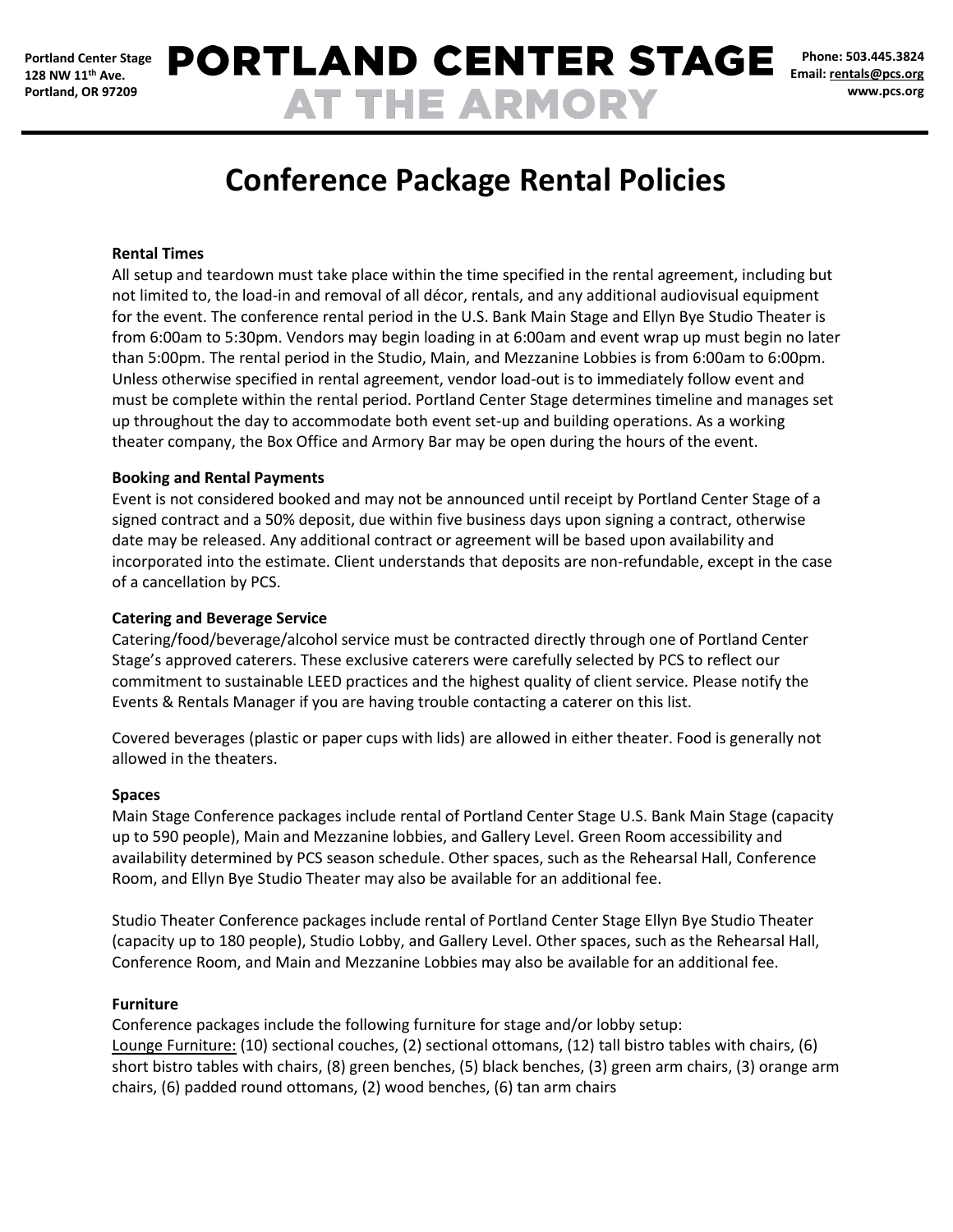# **PORTLAND CENTER STAGE AT THE ARMORY**

**Phone: 503.445.3824 Email[: rentals@pcs.org](mailto:rentals@pcs.org) www.pcs.org**

Dinner: (15) 60" round tables, (6) 48" round tables, (4) 72" round tables. (10) 8-foot banquet tables, (25) 6-foot banquet tables, (145) Armory stock folding chairs. Optional: (200) Armory Black Resin folding chairs for additional fee of \$2.50/chair

# **Sound, Video, and Lighting**

Main Stage Conference packages include a projection screen, LCD projector, audio feed for videos, podium, up to 4 handheld wireless microphones and lighting based on available plot. Portland Center Stage staff includes: Light Technician, Sound Technician, Deck Manager, House Manager, Event Lead, and Operational & Custodial support. Extra staffing and equipment may be available or required at an additional charge.

Studio Theater Conference packages include an adjustable height standing screen and projector (based on set availability, podium, 2 handheld wireless microphones and professional lighting based on available plot. PCS staff including: Light Technician, Sound Technician, Event Lead, and Operational & Custodial support. Extra staffing and equipment may be available or required at an additional charge.

Rental of the Main and Mezzanine Lobbies includes a small portable sound system consisting of 2 PA speakers, microphone, CD/ auxiliary input plug-ins and an 8-channel board. This system may be used by client for seated meal and/or cocktail reception, can be available to support a DJ, or provide audio for a slide show. All other sound equipment must be brought in by DJ or Band. Live bands specifically are responsible for bringing in all of their own audio support.

Please Note: Conference packages include A/V support as outlined above. If more A/V support is required (switchers for multiple laptops, confidence monitors, timers, additional microphones or lavalieres, etc.), these and other supplemental A/V equipment may be need to be rented for an additional charge. Extra load-in, setup and tech time may be required and will be billed to the client at an hourly rate. Please connect with the Events & Rentals Manager regarding your A/V needs.

# **Wifi**

Wifi is not included in our Main or Studio stages. For events that require high bandwidth for patron wifi access or live streaming, Portland Center Stage contracts exclusively with WiLine for managed event services. WiFi and hardlines are offered at an additional fee and will be managed by your WiLine contact. Please contact WiLine for all of your event, presenter, streaming, and other needs and they will recommend an event wifi package that best fits your specific needs and budget.

# WiLine (908) 910-0264 David Hertgen, Director of Services & Events dsh@wiline.com

# **Staff**

The rental package price includes necessary facilities, front of house, events, and concierge staff, and available equipment as specified in contract. On-site coordinator's duties include creation of floorplans along with client, coordinating with vendors in the weeks leading up to the event, and managing schedule and timeline with client on the day of the event.